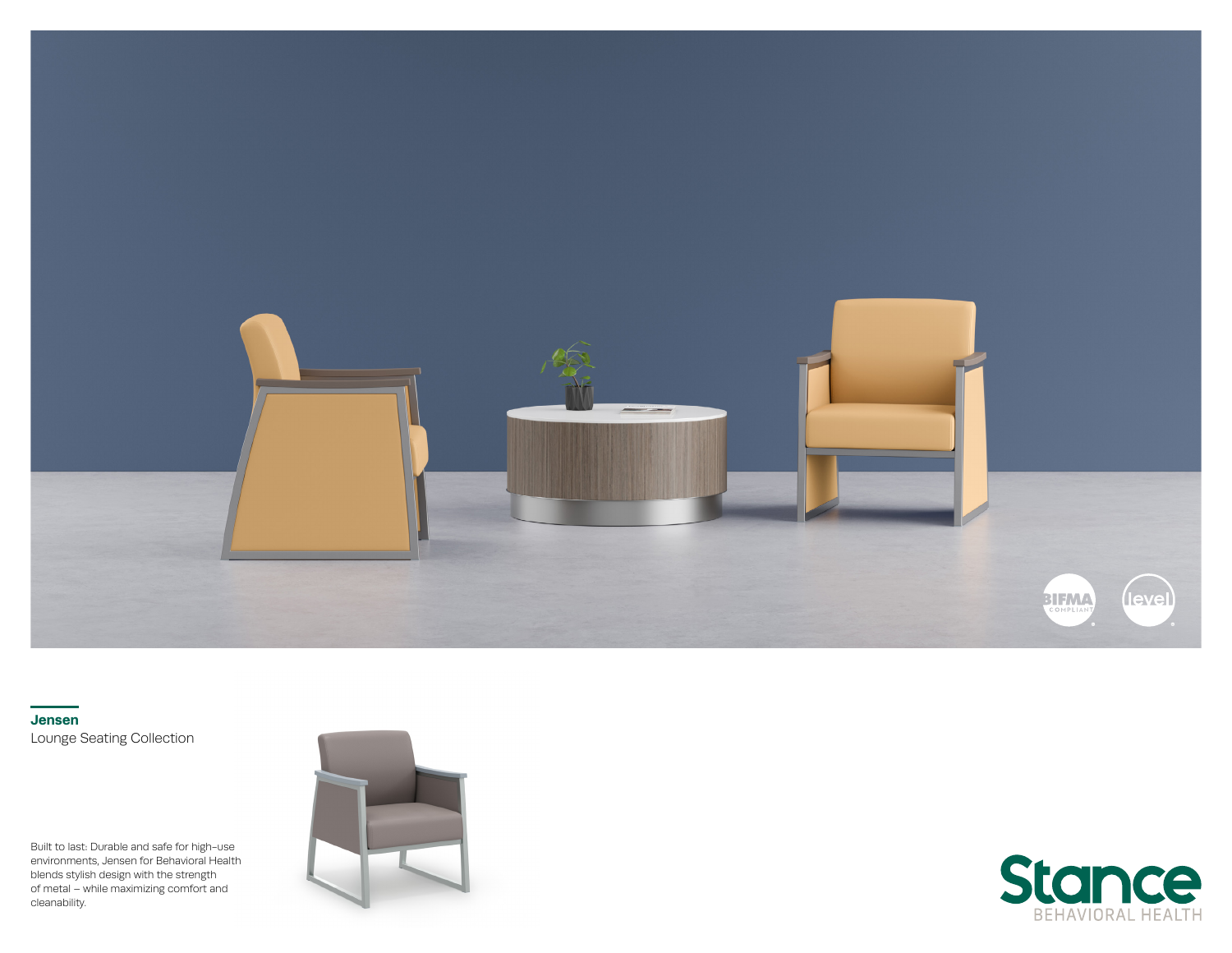JENSEN LOUNGE SEATING –





| JEL124-BH-CA<br>24" Lounge Chair, closed<br>arms | JEL131-BH-CA<br>31" Lounge Chair, clo |
|--------------------------------------------------|---------------------------------------|
| W 27.5 D 28.5 H 34                               | W 34.25 D 28.5 H 34                   |
| Seat W 24 D 19 H 18                              | Seat W 31 D 19 H 18                   |
| Arm H 26                                         | Arm $H$ 26                            |







| JEL124-BH-CAF<br>24″ Lounge Chair, fully closed | JEL131-BH-CAF<br>31" Lounge Chair, fully closed |
|-------------------------------------------------|-------------------------------------------------|
| arms                                            | arms                                            |
| W 27.5 D 28.5 H 34                              | W 34.25 D 28.5 H 34                             |
| Seat W 24 D 19 H 18                             | Seat W 31 D 19 H 18                             |
| Arm H 26                                        | Arm $H$ 26                                      |
|                                                 |                                                 |



## FEATURES –

| · Fully welded 14-gauge powder-coated steel frame             | Arm caps available in wood, rigid polyester, or solid |
|---------------------------------------------------------------|-------------------------------------------------------|
| · Standard sled base                                          | surface                                               |
| . Available in 2 seat widths: 24" and 31"                     | Bolt-to-floor brackets                                |
| · Seat, back and arm caps can be easily replaced if necessary | · Added weight                                        |
| · Arm caps designed for easy ingress and egress               | · Contrasting fabrics                                 |
| · Wall-saver frame design protects walls from damage          | • Custom finishes                                     |
| · Non-removable nylon glides to protect floors from damage    | · Moisture barrier                                    |
| · Tamper-resistant fasteners                                  |                                                       |
| · Standard metal seat pan to conceal staples                  |                                                       |
| Exceeds BIFMA seating durability test to 500lb                |                                                       |

45 Goodrich Drive, Kitchener ON, N2C 0B8 T +1 877 395 2623 F +1 877 395 6270 **stancebh.com**





## OPTIONS –

| · Arm caps available in wood, rigid polyester, or solid<br>surface |  |
|--------------------------------------------------------------------|--|
| · Bolt-to-floor brackets                                           |  |
| · Added weight                                                     |  |
| · Contrasting fabrics                                              |  |
| • Custom finishes                                                  |  |
| Mojeture harrier                                                   |  |